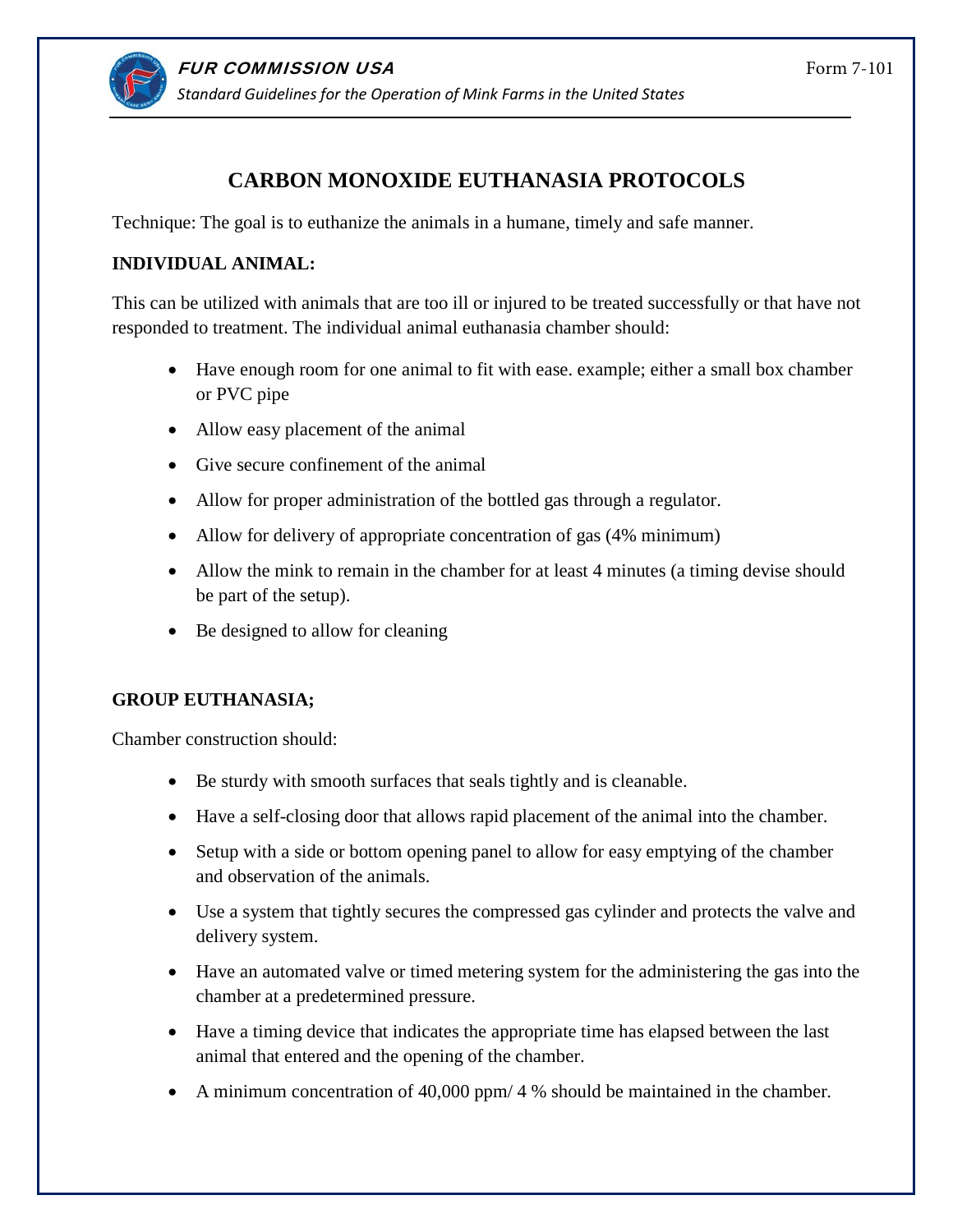

**PERSONNEL SAFETY**: goal is to eliminate any exposure of personnel to CO gas from low levels (normal euthanasia process) or high levels due to tank or system failures.

#### **Storage of gas cylinders:**

- Value covers need to be kept in place at all times during storage and handling.
- Tanks need to be kept secured from falling over
- Outside, secured storage is recommended for CO cylinders
- A CO alarm monitor should be in place for indoor storage
- No smoking in the storage area or when handling or using the compressed gas cylinders.

#### **Administration of gas and euthanasia chamber use:**

- Only appropriately trained personnel should be involved with the handling of compressed gas cylinders.
- Euthanasia personnel must be trained in the safe usage of the compressed gas cylinders and the operation of the euthanasia chamber.
- The instructions for the use of the euthanasia chamber should be readily available for review.

#### **Personnel Training**

- All individuals involve with the euthanasia process need to be trained in the proper use of the euthanasia chamber.
- Explain the safety concerns of CO; colorless, odorless, tasteless, very toxic at even low levels and explosive when mixed with air. (NO SMOKING)
- Explain the signs of toxicity; low exercise tolerance, headache, shortness of breath, nausea and dizziness.
- Explain the need to only charge the chamber and open the chamber in well ventilated areas, outside whenever possible and recognize the wind direction.
- Explain the farm's general procedure for euthanizing the mink.
- Explain the gas delivery system and it maintenance.